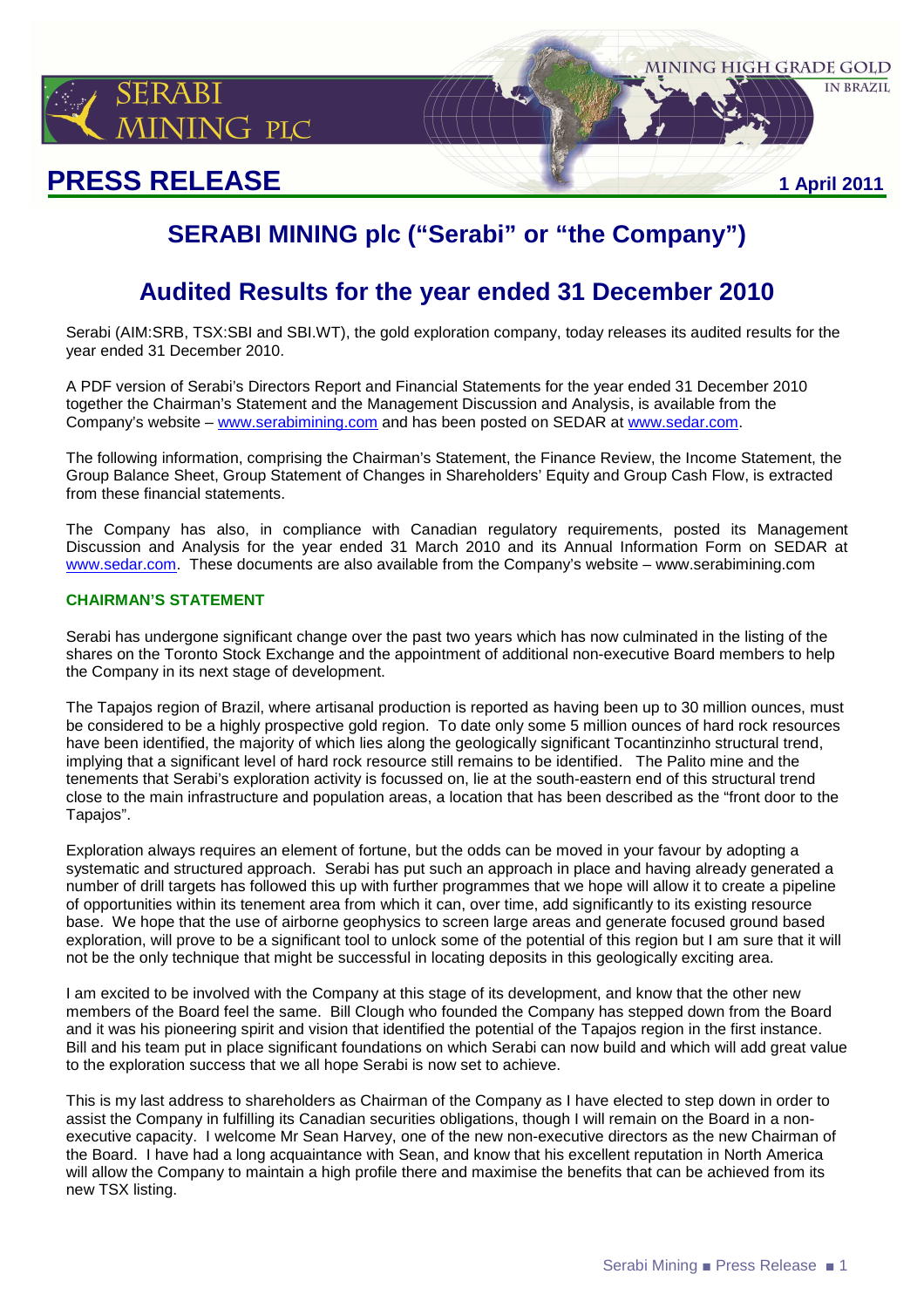#### **FINANCE REVIEW**

The data included in the selected annual information table below is taken from the Company's annual audited financial statements which were prepared in accordance with International Financial Reporting Standards in force at the reporting date and their interpretations issued by the International Accounting Standards Board ("IASB") and adopted for use within the European Union (IFRS) and with IFRS and their interpretations adopted by the IASB. There are no material differences on application to the Group. The consolidated financial statements have also been prepared in accordance with those parts of the Companies Act 2006 applicable to companies reporting under IFRS.

|                                               | 2010<br>US\$    | 2009<br>US\$ | 2008<br>US\$   |
|-----------------------------------------------|-----------------|--------------|----------------|
| Revenues                                      | 1,229,551       | 5,512,804    | 16,523,577     |
| Net loss                                      | (5,980,011)     | (9,990,502)  | (10, 973, 655) |
| Net loss per share (basic and<br>diluted)     | $(15.21)$ cents | (61.55)cents | $(78.3)$ cents |
| Total current assets                          | 11,174,647      | 7,030,342    | 4,864,694      |
| Development and deferred<br>exploration costs | 9,797,406       | 6,880,038    | 5,351,921      |
| Property plant and equipment                  | 33,951,140      | 35,327,788   | 31,620,364     |
| Total assets                                  | 54,923,193      | 49,238,168   | 43,589,495     |
| <b>Total liabilities</b>                      | 10,571,375      | 6,033,451    | 5,324,953      |
| Equity shareholders funds                     | 44,351,818      | 43,204,717   | 38,264,542     |

#### **Results of Operations**

Financial Year ended 31 December 2010

For the year ended 31 December 2010 the Company recorded a net loss of US\$5,980,011 (US\$0.1521 per share) compared to a net loss of US\$9,990,502 (US\$0.6155 per share) for the comparative period last year. The decrease in the loss in part reflects that no impairment provision was taken in the current year (2009: US\$4,343,048), there were no write-offs in respect of past exploration activities (2009: US\$495,138) and no requirement to increase the provision for rehabilitation on mine closure (2009: US\$346,000). The combination of these effects contributed to a year on year reduction in expenses of US\$5,184,146. However, there were increases in the gross loss from operations of US\$944,997 and an increase in administration costs of US\$414,975 and therefore the overall improvement in the net loss was US\$4,010,491.

The increase in the gross loss from operations is primarily a reflection of production being subject to a suspension during June and not recommencing thereafter and therefore revenue was generated for only the first six months of the year. There was an initial loss recorded for the first six months of the year of US\$345,387, and whilst there was no subsequent production, costs continued to be incurred and expensed in respect of maintenance and refurbishment activities during this second six month period. It has been increasingly difficult to identify further adequate surface resources to justify continuous oxide mining operations and ore processing in the future will only be undertaken on a campaign basis, running the plant when adequate ore stocks are available. Therefore, whilst the plant will continue to be maintained in a state of readiness, the workforce has been reconfigured to be a more versatile team that can be deployed for exploration, mining and processing as required.

The increase in administration costs reflects a tax credit received in Brazil in 2009, amounting to US\$563,000. Excluding the effects of this credit, administration costs were reduced by US\$148,000.

#### **Fourth quarter**

For the three month period ended 31 December 2010, the Company recorded a net loss of US\$2,005,738 (US\$0.0448 per share) compared to a net loss of US\$2,552,618 (US\$0.1119 per share for the comparative period of 2009. Whilst the gross losses recorded from operations were comparable (2010: US\$453,614, 2009: US\$467,073) in reality as there was no mining activity during the fourth quarter of 2010, it is not possible to make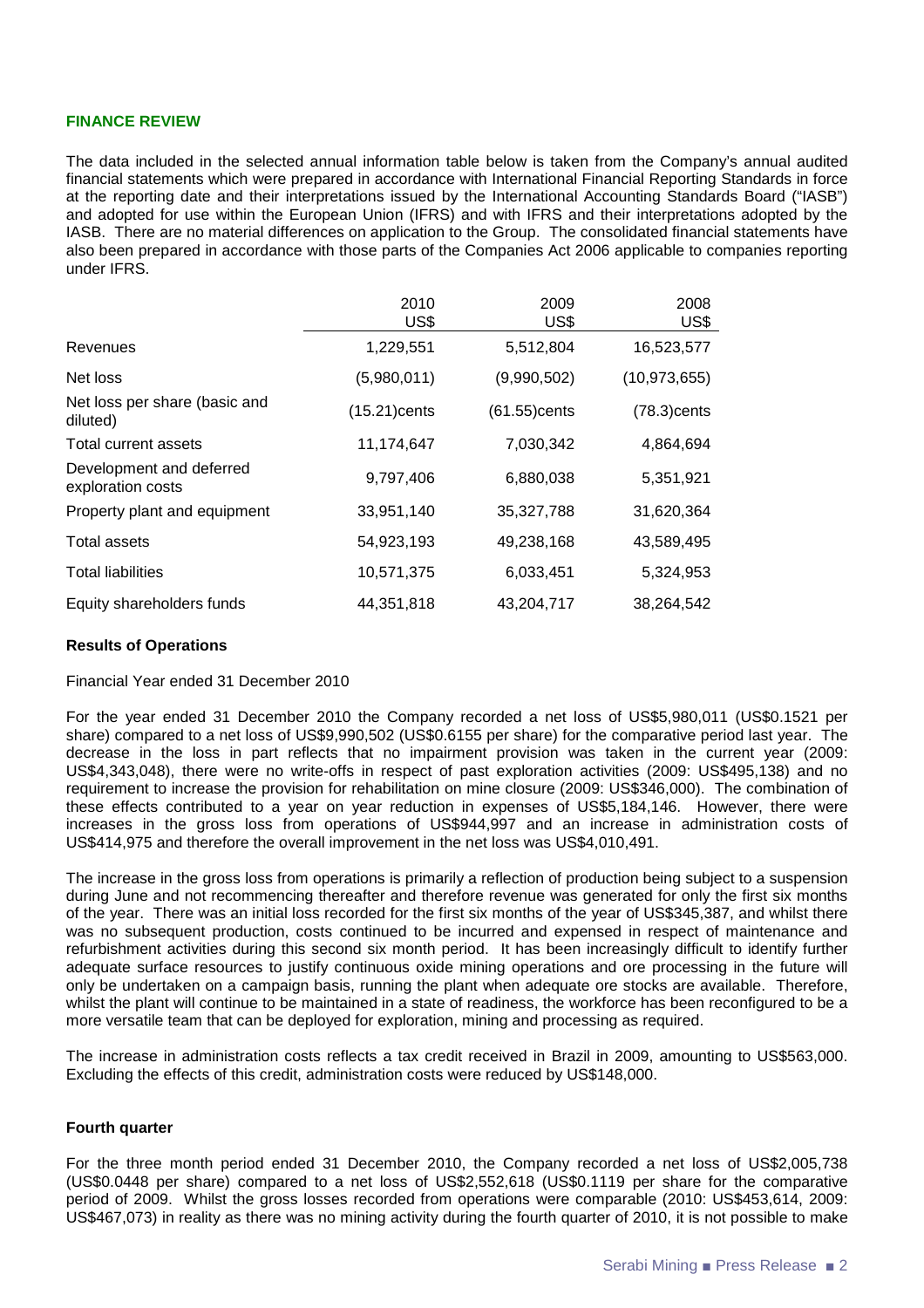any direct comparison with the corresponding period of 2009. The costs incurred in the fourth quarter of 2010 are those attributed to ongoing general maintenance and upkeep expenditures related to the Palito Mine whilst plant and equipment is refurbished and placed in a state of readiness for any future recommencement of operations.

Administration costs increased compared with the preceding quarter as a result of an increase in Brazilian labour claim settlements in the quarter of US\$373,000. With large numbers of staff made redundant at the end of 2008, the last quarter of 2010 was effectively the cut-off date for former staff to file claims under prevailing legislation.

In other respects the operating results for the period are in line with expectations and with prior periods of 2010 and the corresponding period in 2009. The results of each quarter are affected by the translation of the results from the activities of the Brazilian subsidiary and the exchange rates used for each reporting period. Overall the Brazilian Real has strengthened during the year which has a negative impact on costs reported in US dollars. At 30 June 2010 the rate was BrR\$1.8015 to US\$1, at 30 September 2010, BrR\$1.6942 to US\$1 and at 31 December 2010, BrR\$1.6662 to US\$1. At 31 December 2009 the rate was BrR\$1.7412 to US\$1.

#### **Summary of quarterly results**

As the Company only became a reporting issuer (as defined by Canadian securities regulations) in March 2011 and did not previously prepare quarterly financial statements it is not required to provide a summary by quarter for the last two financial years. The following summary information is derived from the existing available public financial information released by the Company.

|                                                | Six months ended<br>30 June<br>2010<br>\$ | Quarter ended<br>30 September<br>2010 | Quarter ended<br>31 December<br>2010<br>\$ |
|------------------------------------------------|-------------------------------------------|---------------------------------------|--------------------------------------------|
| Revenues                                       | 1,148,999                                 | 22,909                                | 57,643                                     |
| Operating expenses                             | (1,494,386)                               | (411, 103)                            | (511,257)                                  |
| Gross loss                                     | (345,387)                                 | (388, 194)                            | (453,614)                                  |
| Administration expenses                        | (842,391)                                 | (561,015)                             | (863,506)                                  |
| Option costs                                   | (50, 204)                                 | (25, 103)                             | (28,569)                                   |
| Write-off of past exploration                  |                                           |                                       |                                            |
| expenditures                                   |                                           |                                       |                                            |
| Increase in rehabilitation                     |                                           |                                       |                                            |
| provision                                      |                                           |                                       |                                            |
| Loss on asset disposals                        | (4,694)                                   | (111, 106)                            | (8,379)                                    |
| Impairment                                     |                                           |                                       |                                            |
| Depreciation of plant and                      |                                           |                                       |                                            |
| equipment                                      | (1,017,458)                               | (497,439)                             | (597,548)                                  |
| Operating loss                                 | (2, 260, 134)                             | (1,582,857)                           | (1,951,616)                                |
| Exchange                                       | (272,573)                                 | 241,092                               | 4,085                                      |
| Finance costs                                  | (55,476)                                  | (44, 325)                             | (58, 207)                                  |
| Loss before taxation                           | (2,588,183)                               | (1,386,090)                           | (2,005,738)                                |
| Loss per ordinary share<br>(basic and diluted) | (7.66) cents                              | $(3.10)$ cents                        | $(4.48)$ cents                             |
|                                                |                                           |                                       |                                            |

|                               | Six months ended<br>30 June<br>2009<br>S | Quarter ended<br>30 September<br>2009<br>\$ | Quarter ended<br>31 December<br>2009<br>S |
|-------------------------------|------------------------------------------|---------------------------------------------|-------------------------------------------|
| Revenues                      | 3,601,349                                | 1,191,571                                   | 719,884                                   |
| Operating expenses            | (3,061,975)                              | (1,506,070)                                 | (1, 186, 957)                             |
| Gross loss                    | (539,374)                                | (314, 499)                                  | (467, 073)                                |
| Administration expenses       | (1, 178, 935)                            | (192, 978)                                  | (480, 024)                                |
| Option costs                  | (40, 161)                                | (20, 013)                                   | (86,864)                                  |
| Write-off of past exploration |                                          |                                             |                                           |
| expenditures                  |                                          | (476, 967)                                  | (18, 171)                                 |
| Increase in rehabilitation    |                                          |                                             |                                           |
| provision                     |                                          | (346,000)                                   |                                           |
| Loss on asset disposals       | (209,661)                                | 33.442                                      | (5,018)                                   |
| Impairment                    | (2, 422, 737)                            | (1, 159, 596)                               | (760,715)                                 |
| Depreciation of plant and     |                                          |                                             |                                           |
| equipment                     | (1,126,106)                              | (499, 788)                                  | (531,132)                                 |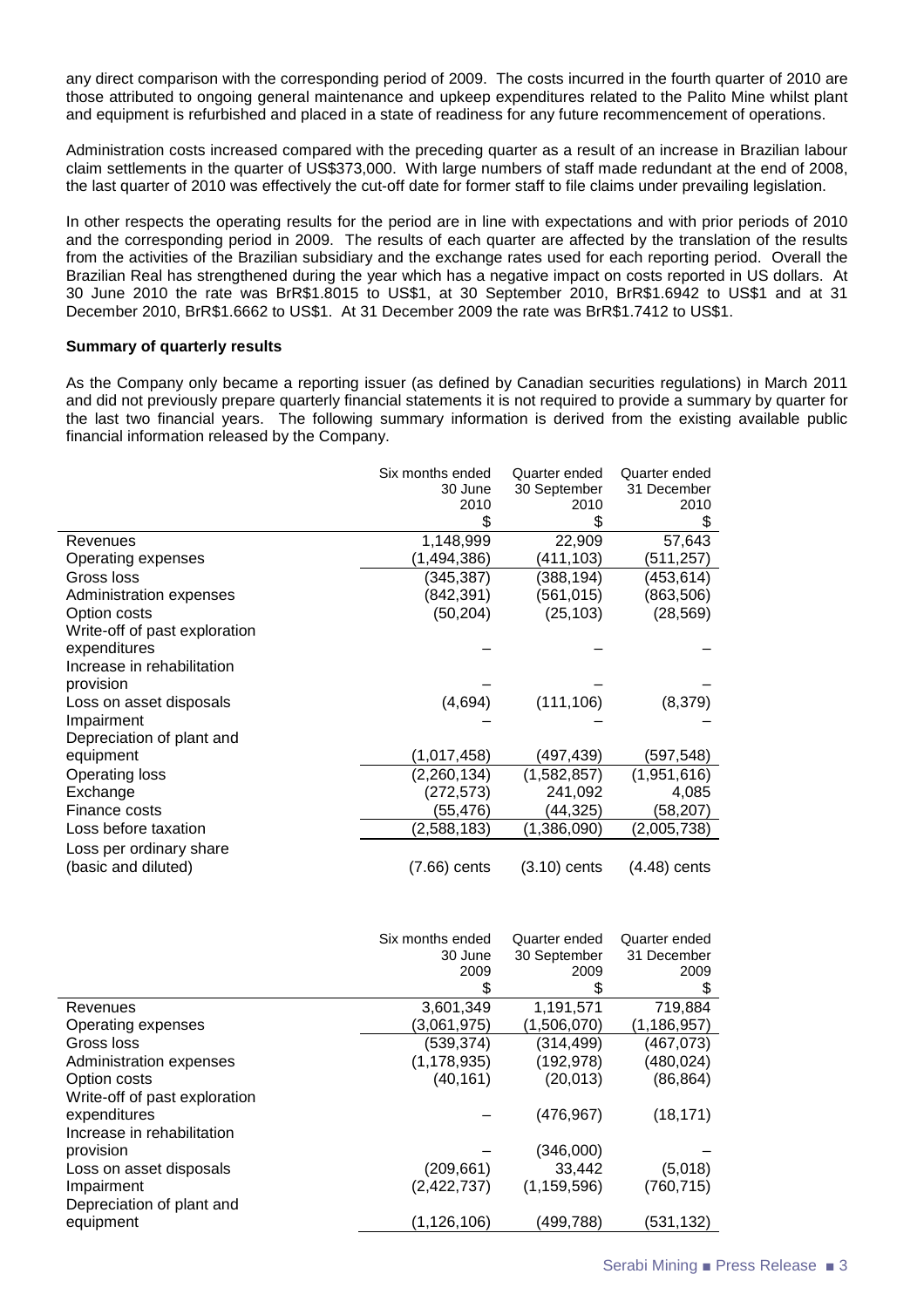| Operating loss                                 | (4,438,226)     | (2,976,399)                 | (2,348,997) |
|------------------------------------------------|-----------------|-----------------------------|-------------|
| Exchange                                       | 93.755          | 73.060                      | (181, 348)  |
| Finance costs                                  | (157,455)       | (32,619)                    | (22, 273)   |
| Loss before taxation                           | (4,501,926)     | (2,935,958)                 | (2,552,621) |
| Loss per ordinary share<br>(basic and diluted) | $(33.12)$ cents | (20.95) cents (11.19) cents |             |

#### **Liquidity and Capital Resources**

The Company had a working capital position of US\$2,793,046 at 31 December 2010 compared to US\$2,656,862 at 31 December 2009. The working capital position includes cash and cash equivalents of US\$8,598,755 (2009: US\$4,081,882). The Company does not have any asset backed commercial paper investments. The working capital position is adversely affected by the accounting treatment of the net proceeds of the Special Warrant issue that was completed by the Company on 2 December 2010. In accordance with International Accounting Standard 32 ("IAS 32") it is required that these net proceeds be reflected as a current liability of the Company as at the balance sheet date of US\$5,059,995. Following the balance sheet date the liquidity conditions relating to these Special Warrants were satisfied and with effect from the balance sheet of the Company as at 31 March 2011, this value will form part of the Equity component of the Company's balance sheet. Excluding this value from the current liabilities, the working capital position at 31 December 2010 would have been US\$7,853,041.

During the year ended 31 December 2010, the Company issued a total of 12,000,000 Ordinary Shares for net cash proceeds of US\$5,389,061, following the subscription for shares by Eldorado Gold Corporation ("Eldorado") as a result of which Eldorado acquired at that time a 26.8% interest in the Company.

On 2 December 2010 the Company also completed a placement of Special Warrants raising gross cash proceeds of US\$5,059,995. Each Special Warrant comprises a Unit which in turn consists of one Ordinary Share and one half of a Warrant whereby each whole Warrant entitles the holder to subscribe for one Ordinary Share at a price of C\$0.75 at any time before 2 December 2012. The Special Warrants will convert automatically and without any further action on the part of the holder on the earlier of the Company meeting the liquidity conditions attaching to the Special Warrants or 2 April 2011 ("the Liquidity Deadline"). The liquidity conditions are (i) the issuance of a receipt by each of the securities commissions or comparable regulatory authorities in each of the provinces and territories of Canada in which a final prospectus of the Company will be filed to qualify the distribution of the Ordinary Shares and Warrants on exercise of the Special Warrants; and (ii) the Company obtaining a listing of the Ordinary Shares on the TSX or TSXV. The liquidity conditions were met on 30 March 2011 when the Company completed an IPO in Canada and the Ordinary shares commenced trading on the TSX.

The Company has during the year ended on 31 December 2010, paid US\$2,481,665 on mineral property exploration, US\$7,225 on asset purchases and used US\$3,937,133 on operating activities.

On 31 December 2010, the Company's total assets amounted to US\$54,923,193, which compares to the US\$49,238,168 recorded in 31 December 2009. Total assets are mostly comprised of property, plant and equipment, which as at 31 December 2010 totalled US\$33,951,141 (December 2009: US\$35,327,788), and deferred exploration and development cost which as at December 31, 2010 totalled US\$9,797,406 (December 2009: US\$6,880,038), of which US\$8,296,965 relates to capitalized exploration expenditures at, or in close proximity to, the Palito Mine. The Company's total assets also included cash holdings of US\$8,598,755 (December 2009: US\$4,081,882).

Receivables of US\$96,143 as at 31 December 2010 have decreased by US\$179,395 compared to the prior year's receivables balance of US\$275,538. The receivables as of 31 December 2010 are primarily deposits paid by the Company. Prepayments as of 31 December 2010 were US\$1,061,945 compared with US\$1,413,158 as at 31 December 2009, a reduction of US\$351,213. The prepayments primarily represent prepaid taxes in Brazil of US\$950,913 of which the majority is federal and state sales taxes which the Group expects to recover either through offset against other federal tax liabilities or through recovery directly.

The Company's total liabilities at 31 December 2010 of US\$10,571,375 (December 2009: US\$6,033,451) included accounts payable to suppliers and other accrued liabilities of US\$3,935,912 (December 2009: US\$4,361,854) and in accordance with IAS32 a liability of \$5,059,995 (2009: nil) in respect of the net proceeds of the Special Warrants as detailed earlier. The total liabilities include US\$249,176 including accrued interest (December 2009: US\$216,898) attributable to the £300,000 loan from a related party, which has a repayment date of 31 October 2014 subject to the right of the holder at any time, on one or more occasions, on or before the repayment date, to convert any of the outstanding amounts owed by the Company to Ordinary Shares at a price of 15 pence per Ordinary Share. It also includes the amount of US\$1,383,571 (December 2009: US\$1,374,200)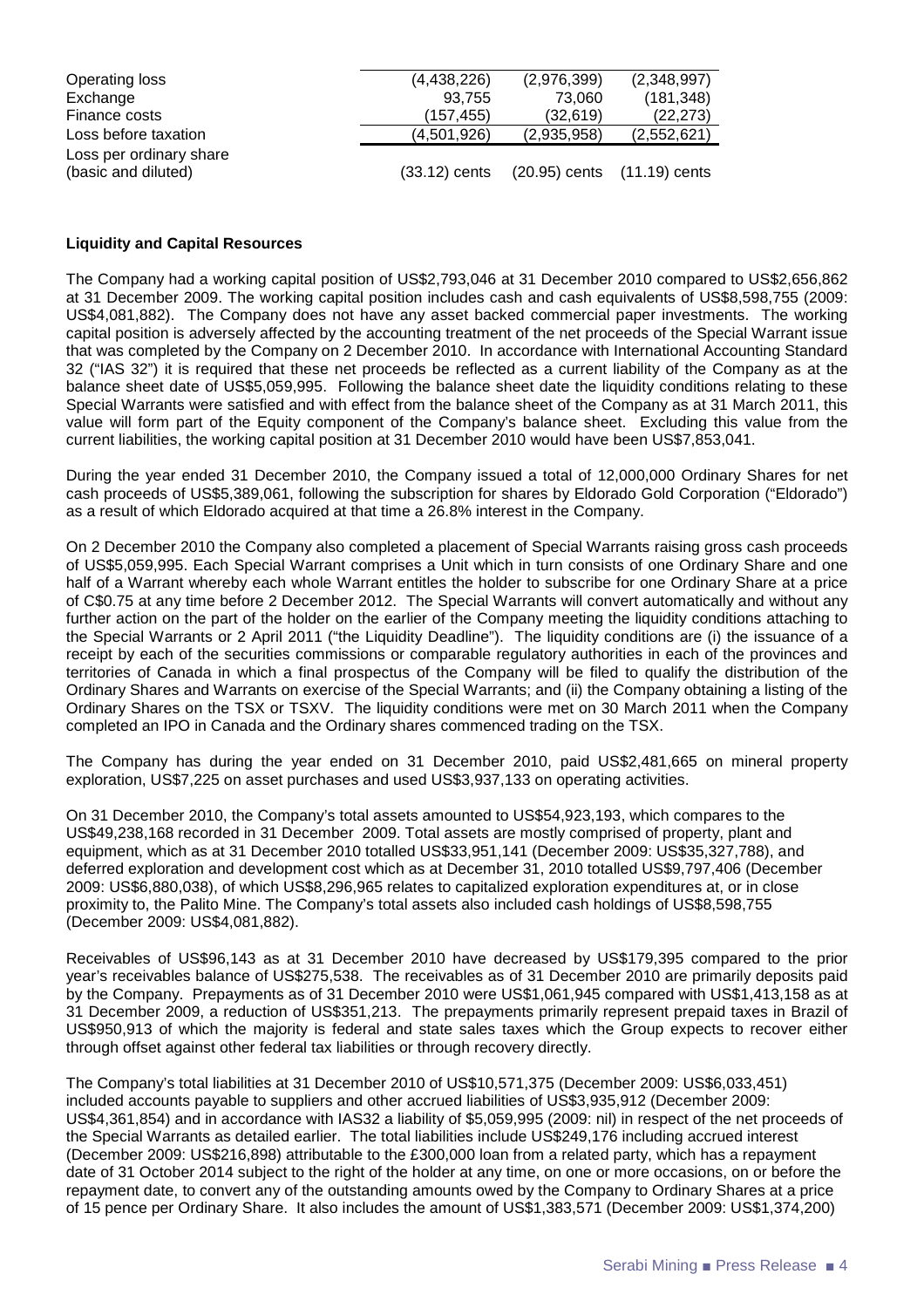in respect of provisions including US\$1,055,000 (December 2009: US\$1,055,000) for the cost of remediation of the current Palito Mine site at the conclusion of operational activity.

# **Enquiries:**

| <b>Serabi Mining plc</b><br><b>Michael Hodgson</b><br><b>Chief Executive</b>                            | Tel: 020 7246 6830<br>Mobile: 07799 473621 |
|---------------------------------------------------------------------------------------------------------|--------------------------------------------|
| <b>Clive Line</b><br><b>Finance Director</b>                                                            | Tel: 020 7246 6830<br>Mobile: 07710 151692 |
| Email: contact@serabimining.com<br>Website: www.serabimining.com                                        |                                            |
| <b>Beaumont Cornish Limited</b><br><b>Nominated Adviser</b><br><b>Roland Cornish</b><br>Michael Cornish | Tel: 020 7628 3396<br>Tel: 020 7628 3396   |
| <b>Fraser Mackenzie Limited</b><br><b>Canadian Broker</b><br>JC St-Amour                                | Tel: +1 416 955 4777                       |
| <b>Hybridan LLP</b><br><b>UK Broker</b><br><b>Claire Noyce</b>                                          | Tel: 020 7947 4350                         |
| <b>Farm Street Communications</b><br><b>Public Relations</b><br>Simon Robinson                          | Tel: 07593 340107                          |
| <b>Fig House Communications</b><br><b>Investor Relations</b><br>Rebecca Greco                           | Tel: + 1 416 822 6483                      |

Copies of this release are available from the Company's website at www.serabimining.com.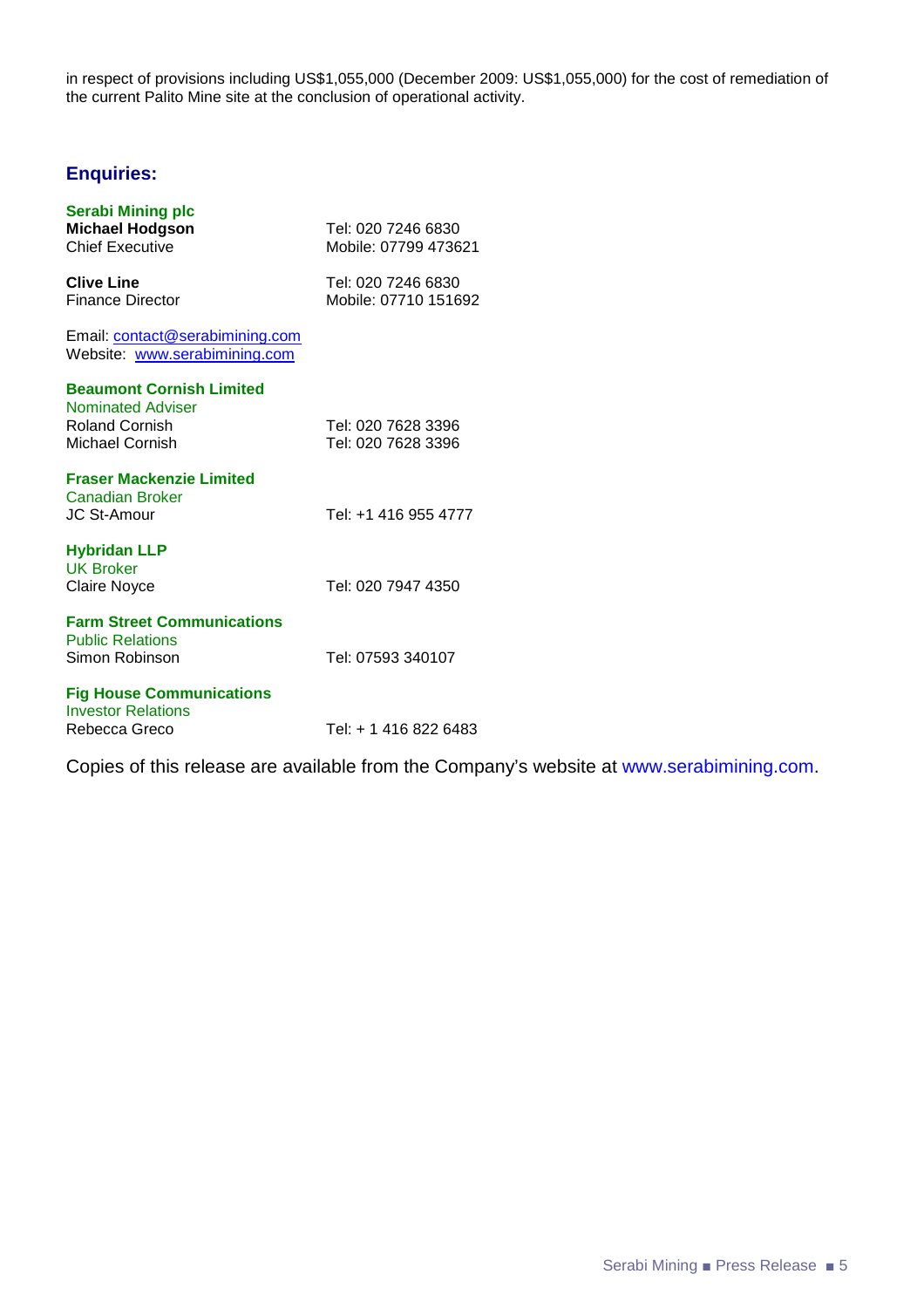For the year ended 31 December 2010

|                                             |              | Group         |               |
|---------------------------------------------|--------------|---------------|---------------|
|                                             |              | For the       | For the       |
|                                             |              | year ended    | year ended    |
|                                             |              | 31 December   | 31 December   |
|                                             |              | 2010          | 2009          |
|                                             | <b>Notes</b> | US\$          | US\$          |
| <b>CONTINUING OPERATIONS</b>                |              |               |               |
| <b>Revenue</b>                              |              | 1,229,551     | 5,512,804     |
| Operating expenses                          |              | (2, 416, 746) | (5,755,002)   |
| <b>Gross loss</b>                           |              | (1, 187, 195) | (242, 198)    |
| Administration expenses                     |              | (2,266,912)   | (1,851,937)   |
| Share-based payments                        |              | (103, 876)    | (147, 038)    |
| Write-off of past exploration costs         |              |               | (495, 138)    |
| Increase in rehabilitation provision        |              |               | (346,000)     |
| Loss on asset disposals                     |              | (124, 179)    | (181, 237)    |
| Impairment                                  |              |               | (4,343,048)   |
| Depreciation of plant and equipment         |              | (2, 112, 445) | (2, 157, 026) |
| <b>Operating loss</b>                       |              | (5,794,607)   | (9,763,622)   |
| Foreign exchange loss                       |              | (27, 396)     | (14, 533)     |
| Interest payable                            |              | (187, 912)    | (215, 916)    |
| Interest receivable                         |              | 29,904        | 3,569         |
| <b>Loss before taxation</b>                 |              | (5,980,011)   | (9,990,502)   |
| Income tax expense                          |              |               |               |
| Loss for the period from continuing         |              |               |               |
| operations <sup>(1)(2)</sup>                |              | (5,980,011)   | (9,990,502)   |
|                                             |              |               |               |
| Other comprehensive income (net of tax)     |              |               |               |
| Exchange differences on translating foreign |              |               |               |
| operations                                  |              | 1,613,011     | 10,072,895    |
| Total comprehensive (loss)/income for the   |              |               |               |
| period <sup>(2)</sup>                       |              | (4,367,000)   | 82,393        |
| Loss per ordinary share (basic and diluted) | 4            | (15.21c)      | (61.55c)      |

(1) All revenue and expenses arise from continuing operations

(2) The Group has no non-controlling interests and all income/(losses) are attributable to the equity holders (1) All revenue and<br>
(2) The Group has<br>
of the Parent Company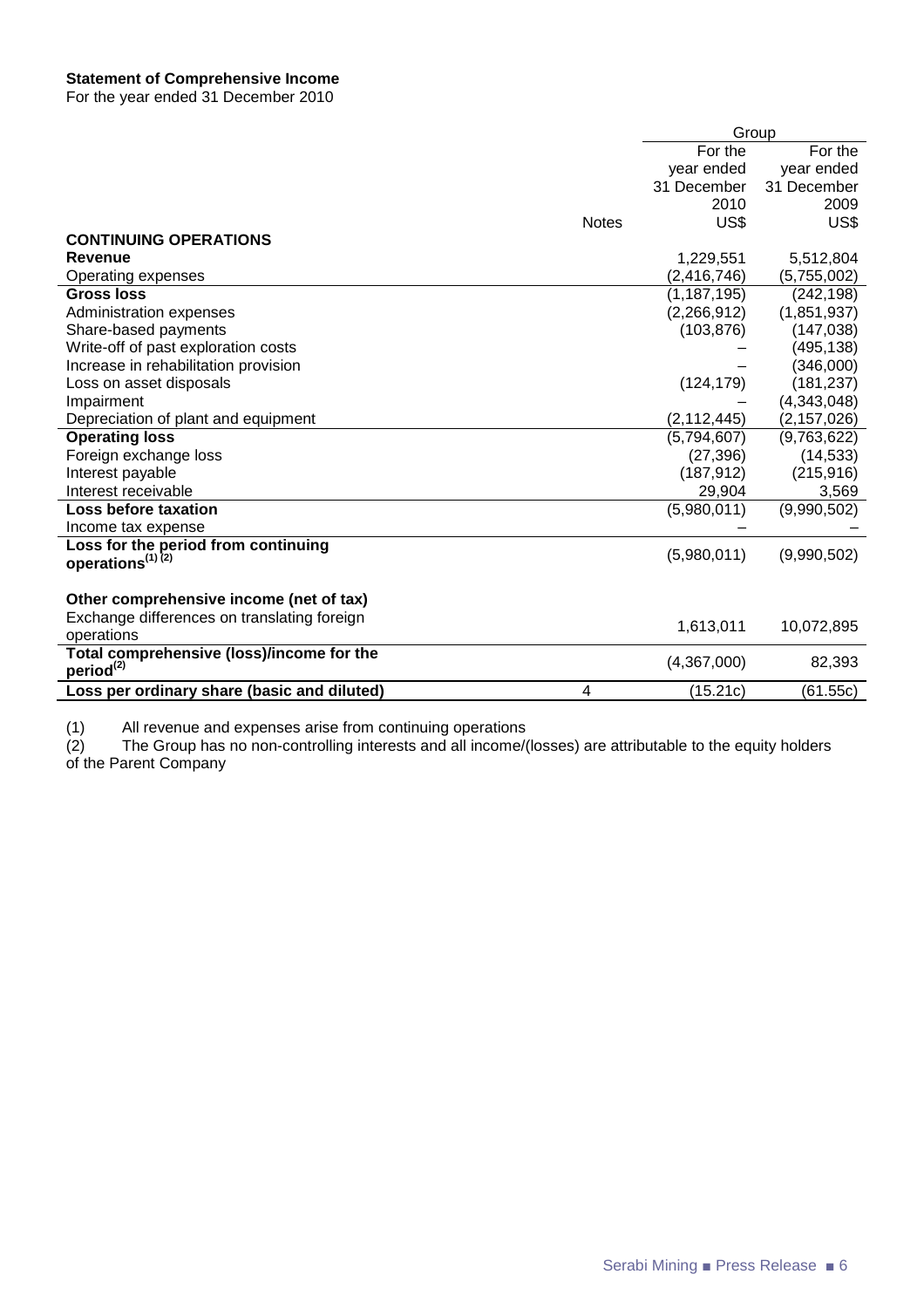## **Balance Sheets**

As at 31 December 2010

|                                              | Group        |                |              |  |
|----------------------------------------------|--------------|----------------|--------------|--|
|                                              |              | 2010           | 2009         |  |
|                                              | <b>Notes</b> | US\$           | US\$         |  |
|                                              |              |                |              |  |
| <b>Non-current assets</b>                    |              |                |              |  |
| Goodwill                                     |              |                |              |  |
| Development and deferred exploration         | 5            | 9,797,406      | 6,880,038    |  |
| costs                                        |              |                |              |  |
| Property, plant and equipment                | 6            | 33,951,140     | 35,327,788   |  |
| Investments in subsidiaries                  |              |                |              |  |
| Other receivables                            |              |                |              |  |
| <b>Total non-current assets</b>              |              | 43,748,546     | 42,207,826   |  |
| <b>Current assets</b>                        |              |                |              |  |
| Inventories                                  |              | 1,417,804      | 1,259,764    |  |
| Trade and other receivables                  |              | 96,143         | 275,538      |  |
| Prepayments                                  |              | 1,061,945      | 1,413,158    |  |
| Cash and cash equivalents                    |              | 8,598,755      | 4,081,882    |  |
| <b>Total current assets</b>                  |              | 11,174,647     | 7,030,342    |  |
| <b>Current liabilities</b>                   |              |                |              |  |
| Trade and other payables                     |              | 3,147,258      | 4,170,712    |  |
| Accruals                                     |              | 174,348        | 122,269      |  |
| Interest bearing liabilities                 |              |                | 80,499       |  |
| Special warrants                             |              | 5,059,995      |              |  |
| <b>Total current liabilities</b>             |              | 8,381,601      | 4,373,480    |  |
| <b>Net current assets</b>                    |              | 2,793,046      | 2,656,862    |  |
| <b>Total assets less current liabilities</b> |              | 46,541,592     | 44,864,688   |  |
| <b>Non-current liabilities</b>               |              |                |              |  |
| Trade and other payables                     |              | 552,027        | 68,873       |  |
| Provisions                                   |              | 1,388,571      | 1,374,200    |  |
| Interest bearing liabilities                 |              | 249,176        | 216,898      |  |
| <b>Total non-current liabilities</b>         |              | 2,189,774      | 1,659,971    |  |
| <b>Net assets</b>                            |              | 44,351,818     | 43,204,717   |  |
| <b>Equity</b>                                |              |                |              |  |
| Share capital                                |              | 27,752,834     | 26,848,814   |  |
| Share premium reserve                        |              | 40,754,032     | 36,268,991   |  |
| Option reserve                               |              | 1,648,484      | 1,523,444    |  |
| Other reserves                               |              | 260,882        | 260,882      |  |
| <b>Translation reserve</b>                   |              | 3,882,168      | 2,269,157    |  |
| <b>Accumulated losses</b>                    |              | (29, 946, 582) | (23,966,571) |  |
| <b>Equity shareholders' funds</b>            |              |                |              |  |
| attributable to owners of the parent         |              | 44,351,818     | 43,204,717   |  |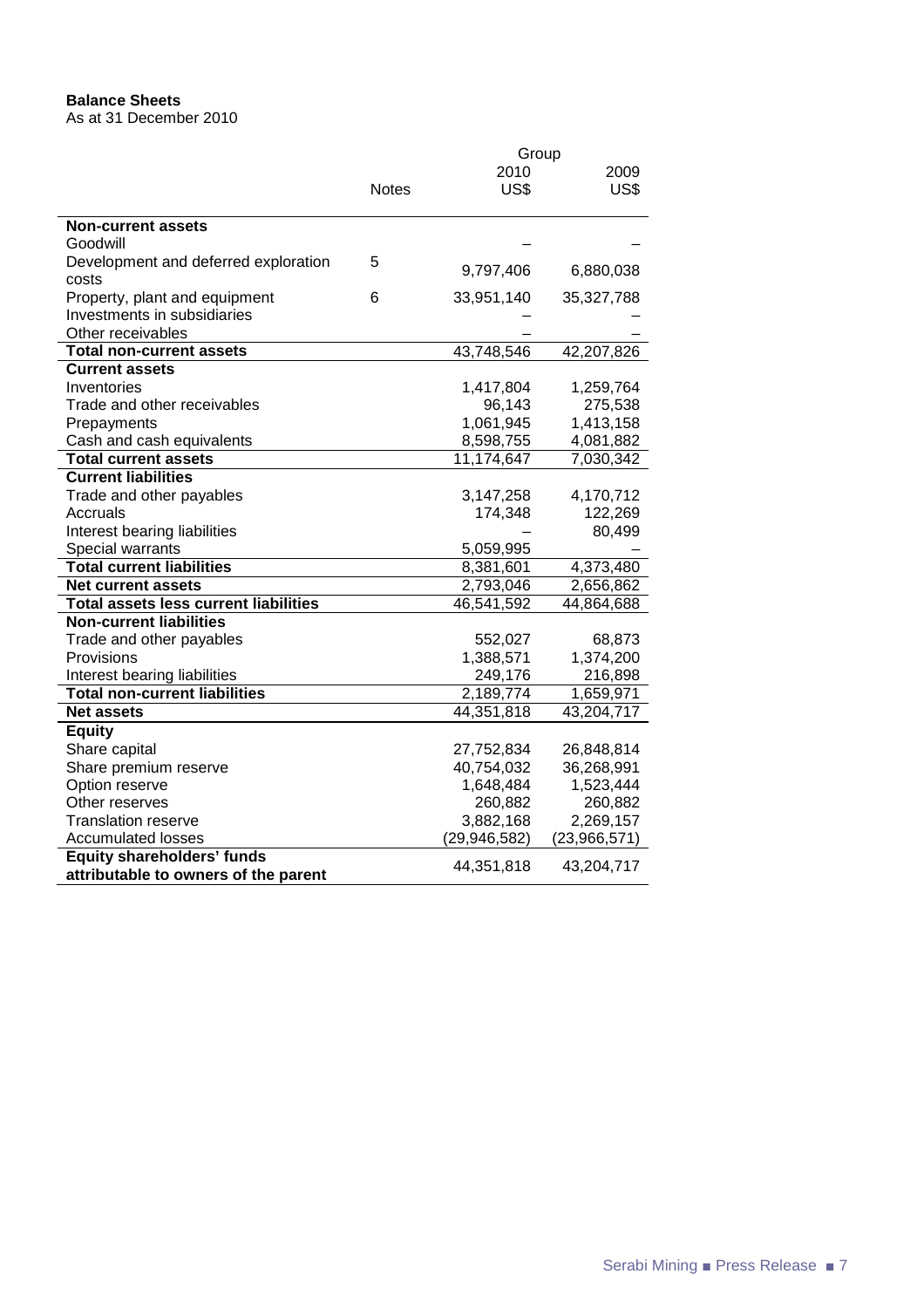### **Statements of Changes in Shareholders' Equity**

For the year ended 31 December 2010

| Group<br><b>Equity</b>                                                   | Share<br>capital<br>US\$ | Share<br>premium<br>US\$ | Share<br>option<br>reserve<br>US\$ | Other<br>reserves<br>US\$    | Translation<br>reserve<br>US\$ | Accumulated<br>losses<br>US\$ | Total equity<br>US\$ |
|--------------------------------------------------------------------------|--------------------------|--------------------------|------------------------------------|------------------------------|--------------------------------|-------------------------------|----------------------|
| shareholders'<br>funds at 31<br><b>December</b><br>2008                  | 25,285,679               | 33,402,649               | 3,061,095                          |                              | (7,803,738)                    | (15,681,143)                  | 38,264,542           |
| Foreign<br>currency<br>adjustments                                       |                          |                          |                                    |                              | 10,072,895                     |                               | 10,072,895           |
| Loss for year                                                            |                          |                          |                                    |                              |                                | (9,990,502)                   | (9,990,502)          |
| Total<br>comprehensive<br>income for the<br>year<br>Issue of new         |                          |                          |                                    |                              | 10,072,895                     | (9,990,502)                   | 82,393               |
| ordinary<br>shares<br>Costs                                              | 1,563,135                | 3,129,079                |                                    |                              |                                |                               | 4,692,214            |
| associated<br>with issue of<br>new ordinary<br>shares                    |                          | (262, 737)               |                                    |                              |                                |                               | (262, 737)           |
| Equity portion<br>of convertible<br>loan stock                           |                          |                          |                                    | 260,882                      |                                |                               | 260,882              |
| Cancellation of<br>share options                                         |                          |                          | (1,705,074)                        |                              |                                | 1,705,074                     |                      |
| Share option<br>expense                                                  |                          |                          | 167,423                            |                              |                                |                               | 167,423              |
| <b>Equity</b>                                                            |                          |                          |                                    |                              |                                |                               |                      |
| shareholders'<br>funds at 31<br><b>December</b>                          | 26,848,814               | 36,268,991               | 1,523,444                          | 260,882                      | 2,269,157                      | (23,966,571)                  | 43,204,717           |
| 2009                                                                     |                          |                          |                                    |                              |                                |                               |                      |
| Foreign<br>currency                                                      |                          |                          |                                    | $\qquad \qquad \blacksquare$ | 1,613,011                      |                               | 1,613,011            |
| adjustments                                                              |                          |                          |                                    |                              |                                |                               |                      |
| Loss for year                                                            |                          |                          |                                    |                              |                                | (5,980,011)                   | (5,980,011)          |
| Total<br>comprehensive<br>income for the<br>year                         |                          |                          |                                    |                              | 1,613,011                      | (5,980,011)                   | (4,367,000)          |
| Issue of new<br>ordinary<br>shares                                       | 904,020                  | 4,520,100                |                                    |                              |                                |                               | 5,424,120            |
| Costs<br>associated<br>with issue of<br>new ordinary<br>shares           |                          | (35,059)                 |                                    |                              |                                |                               | (35,059)             |
| Share option<br>expense                                                  |                          |                          | 125,040                            |                              |                                |                               | 125,040              |
| <b>Equity</b><br>shareholders'<br>funds at 31<br><b>December</b><br>2010 | 27,752,834               | 40,754,032               | 1,648,484                          | 260,882                      | 3,882,168                      | (29, 946, 582)                | 44,351,818           |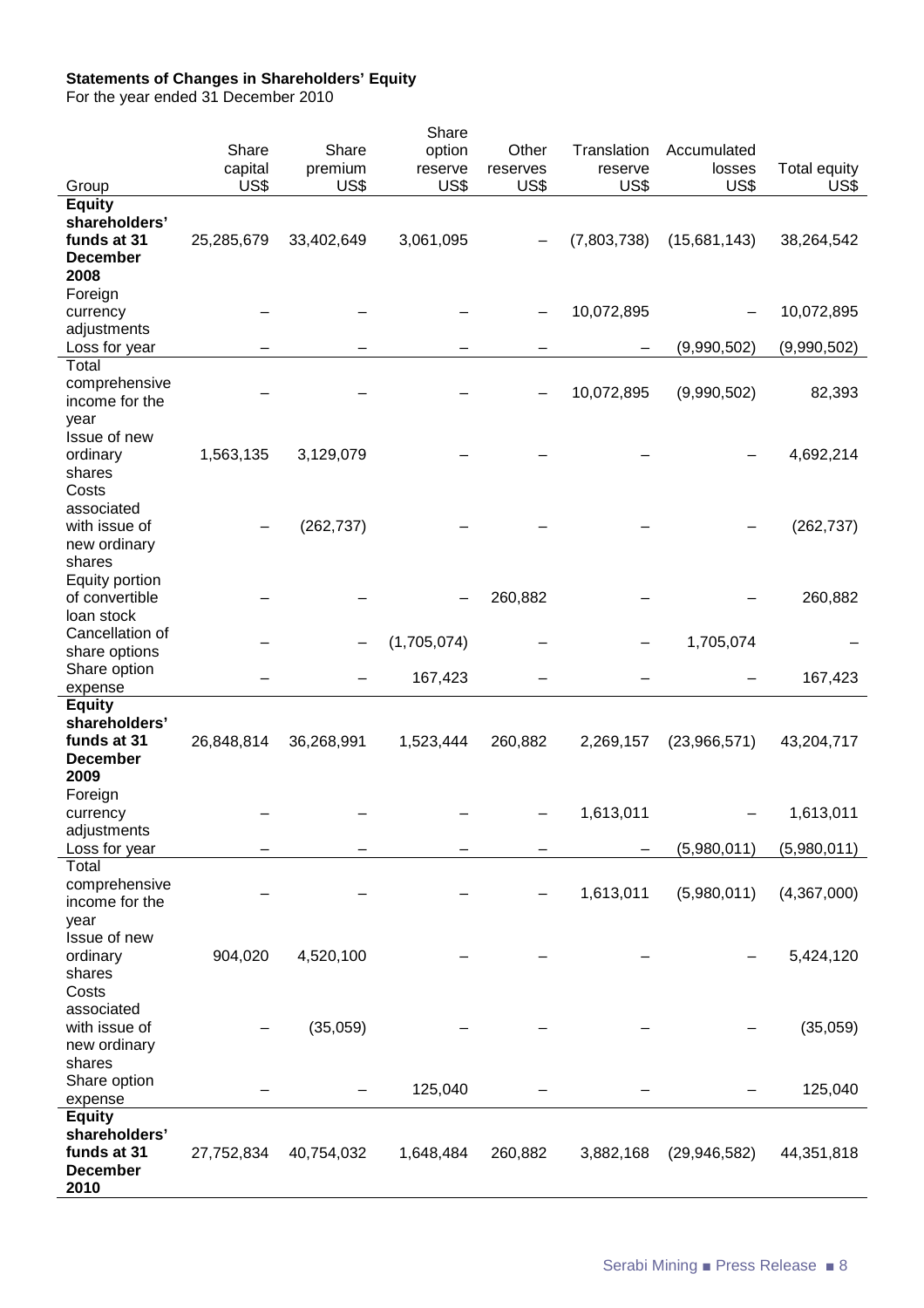## **Cash Flow Statements**

For the year ended 31 December 2010

|                                                       | For the              | For the       |
|-------------------------------------------------------|----------------------|---------------|
|                                                       | year ended           | year ended    |
|                                                       | 31 December          | 31 December   |
|                                                       | 2010                 | 2009          |
|                                                       | US\$                 | US\$          |
| <b>Cash outflows from operating activities</b>        |                      |               |
| <b>Operating loss</b>                                 | (5,794,607)          | (9,763,622)   |
| Depreciation - plant, equipment and mining properties | 2,112,445            | 2,157,026     |
| Impairment charges                                    |                      | 4,343,048     |
| Increase in rehabilitation provision                  |                      | 346,000       |
| Loss on sale of assets                                | 124,179              | 181,237       |
| Option costs                                          | 103,876              | 167,423       |
| Share based payment expense                           |                      | 334,987       |
| Write-off of past exploration costs                   |                      | 495,138       |
| Interest paid                                         | (149, 439)           | (215, 916)    |
| Foreign exchange                                      | (175, 671)           | (650, 272)    |
| <b>Changes in working capital</b>                     |                      |               |
| (Increase)/decrease in inventories                    | (95, 530)            | 452           |
| Decrease in receivables, prepayments and accrued      |                      |               |
| income                                                | 569,010              | 1,179,755     |
| (Decrease)/increase in payables, accruals and         | (631, 396)           |               |
| provisions                                            |                      | (96, 684)     |
| Net cash flow from operations                         | (3,937,133)          | (1,521,428)   |
| <b>Investing activities</b>                           |                      |               |
| Proceeds of sale of fixed assets                      | 501,209              | 1,220,691     |
| Purchase of property, plant and equipment             | (7, 225)             | (74, 578)     |
| Exploration and development expenditure               | (2,481,665)          | (620, 490)    |
| Capital and loan investments in subsidiaries          |                      |               |
| Interest received                                     | 29,904               | 3,569         |
| Net cash inflow/(outflow) on investing activities     | $\sqrt{1}, 957, 777$ | 529,192       |
| <b>Financing activities</b>                           |                      |               |
| Issue of ordinary share capital                       | 5,424,120            | 4,266,740     |
| Issue of special warrants                             | 5,453,761            |               |
| Capital element of finance lease payments             | (79, 303)            | (1, 178, 381) |
| Issue of convertible loan stock                       |                      | 477,780       |
| Payment of share issue costs                          | (35,059)             | (172, 250)    |
| Payment of special warrant issue costs                | (393, 765)           |               |
| Net cash inflow from financing activities             | 10,369,754           | 3,393,889     |
| Net increase in cash and cash equivalents             | 4,474,844            | 2,401,653     |
| Cash and cash equivalents at beginning of period      | 4,081,882            | 1,538,956     |
| Exchange difference on cash                           | 42,029               | 141,273       |
| Cash and cash equivalents at end of period            | 8,598,755            | 4,081,882     |

Group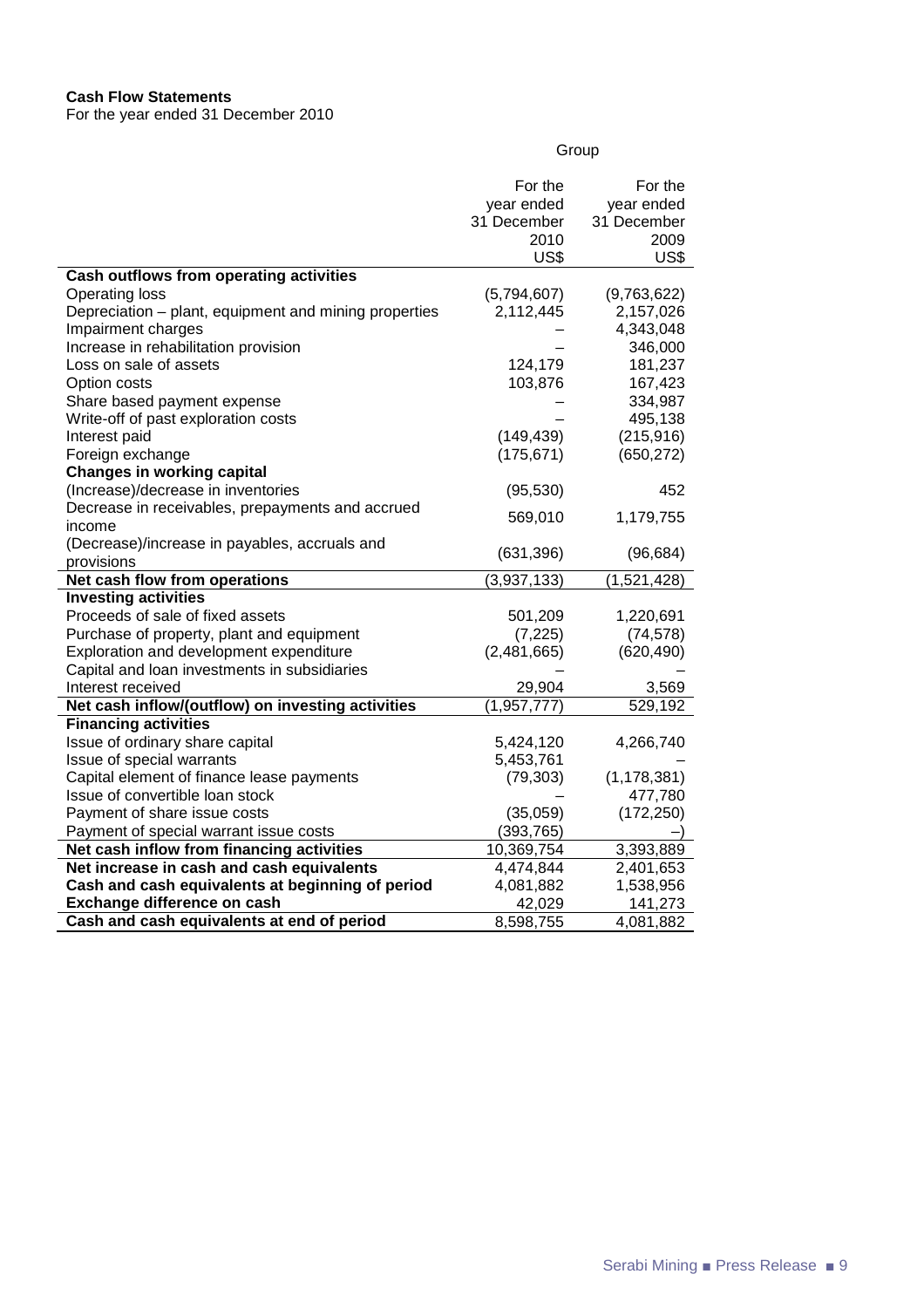#### **Notes**

#### **1. General Information**

The financial information set out above for the years ended 31 December 2010 and 31 December 2009 does not constitute statutory accounts as defined in Section 434 of the Companies Act 2006, but is derived from those accounts. Whilst the financial information included in this announcement has been compiled in accordance with International Financial Reporting Standards ("IFRS") this announcement itself does not contain sufficient financial information to comply with IFRS. A copy of the statutory accounts for 2009 has been delivered to the Registrar of Companies and those for 2010 will be posted to shareholders. The full audited financial statements for the years end 31 December 2010 and 31 December 2009 do comply with IFRS.

#### **2. Auditor's Opinion**

The auditors have issued an unqualified opinion in respect of the financial statements which does not contain any statements under the Companies Act 2006, Section 498(2) or Section 498(3). The Auditors have raised and Emphasis of Matter in relation to the availability of Project Finance as follows:

"In forming our conclusion, which is not qualified, we have considered the adequacy of the disclosures made in note 1 a) to the financial statements concerning the availability of project finance. If the company is unable to secure such additional funding, this may have a consequential impact on the carrying value of the related assets and the investment and intercompany debtor in the company balance sheet. The outcome of any future fundraising cannot presently be determined, and no adjustments to asset carrying values that may be necessary should be the company be unsuccessful have been recognised in the financial statements."

NB : The reference to note 1(a) in the above is a reference to the Basis of Preparation note contained within the Financial Statements from which the extracts reproduced below referring to Going Concern and Impairment are taken.

#### **3. Basis of preparation**

The financial statements have been prepared in accordance with International Financial Reporting Standards ("IFRS") in force at the reporting date and their interpretations issued by the International Accounting Standards Board ("IASB") as adopted for use within the European Union and with IFRS and their interpretations adopted by the IASB. The consolidated financial statements have also been prepared in accordance with those parts of the Companies Act 2006 applicable to companies reporting under IFRS.

Attention is drawn to the detailed disclosures made in the audited Financial Statements regarding the Basis of Preparation and in particular the following disclosures extracted directly from the audited Financial Statements in respect of Going Concern and Impairment.

#### **Going concern and availability of project finance**

In common with many companies in the exploration and development stages, the Company raises its finance for exploration and development programmes in discrete tranches. The directors have prepared cash flow projections for the period to June 2012 which indicate that existing funds will be sufficient to fund the group and its commitments for the foreseeable future. The directors have therefore concluded that it is appropriate to prepare the financial statements on a going concern basis.

However, further funds will be required in order to successfully develop any successful exploration targets and bring the Palito mine back into operation. Whilst the directors are confident that they are taking all the necessary steps to ensure that the funding will be available, there can be no certainty that this will be the case. Were the funding not to become available in an appropriate timescale the directors would need to consider alternative strategies and an impairment review would be required in respect of the capitalised expenditure on the Palito project. No adjustments to asset carrying values that may be necessary should the company be unsuccessful have been recognised in the financial statements.

#### **Impairment**

The Directors have undertaken a review of the carrying value of the mining and exploration assets of the Group, and considered the implications of the operational difficulties experienced and the current operational status of Palito. Following this review they have assessed the value of the existing assets on the basis of value in use involving a future recommencement of underground mining operations which is dependent on the ability of the Group to raise future finance and to operate the mine in line with the mine plan that forms the basis of the value in use calculation. The carrying values of assets have not been adjusted to reflect a failure to raise sufficient funds, only maintaining the current levels of operation or that if a sale transaction were undertaken the proceeds may not realise the value as stated in the accounts.

#### **4. Loss per share**

The calculation of the basic loss per share of 15.21 cents (2009 loss per share: 61.55 cents) is based on the loss attributable to ordinary shareholders of US\$5,980,011 (2009: loss of US\$9,990,502) and on the weighted average number of ordinary shares of 39,316,525 (2009: 16,230,937) in issue during the period. No diluted earnings per share is presented as the effect of the exercise of share options would be to decrease the loss per share.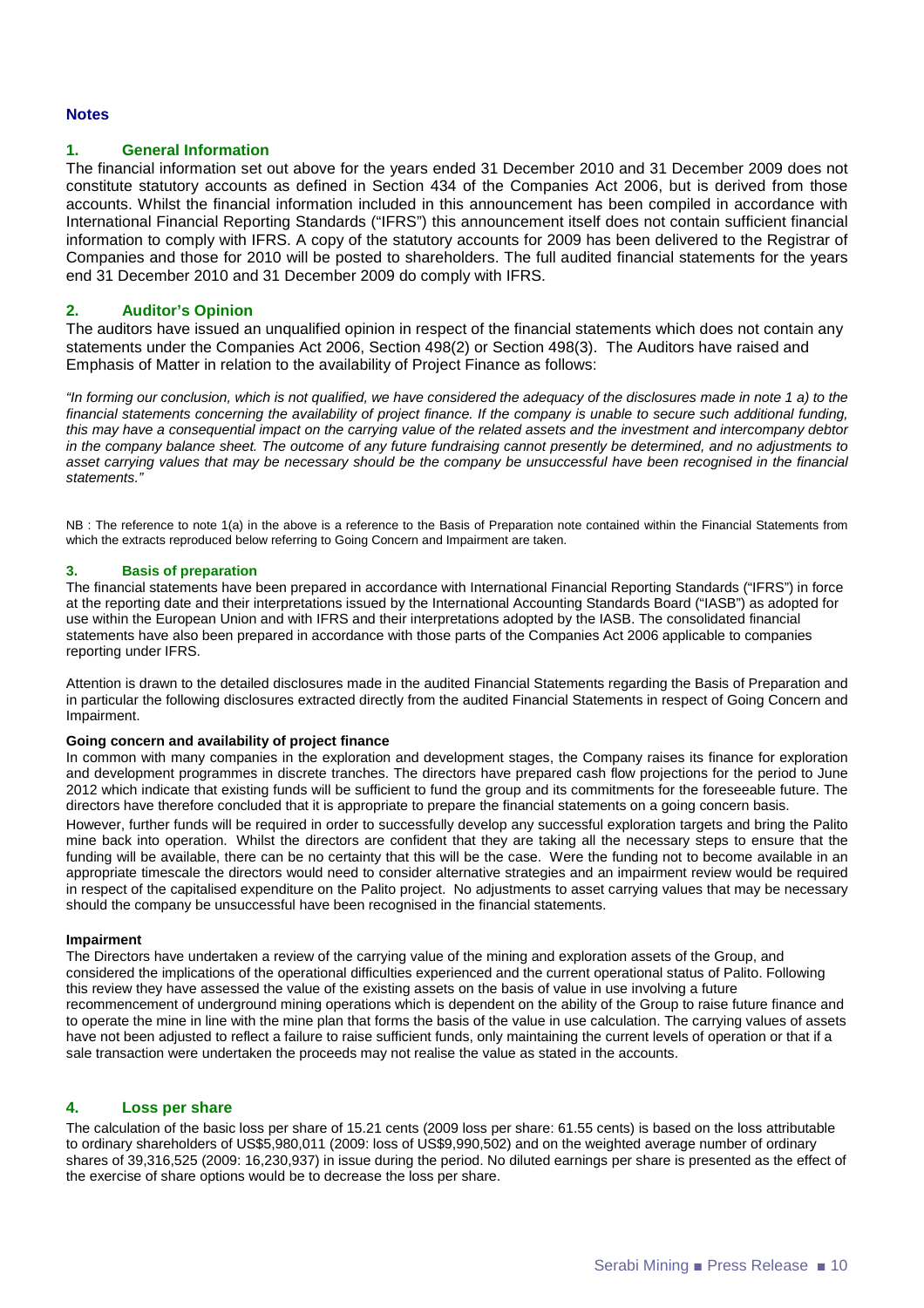#### **5. Development and Deferred Exploration costs**

|                                                   | 31 December<br>2010 | 31 December<br>2009 |
|---------------------------------------------------|---------------------|---------------------|
|                                                   | \$                  | \$                  |
| Cost                                              |                     |                     |
| Opening balance                                   | 6,880,038           | 5,351,921           |
| Exploration and development expenditure           | 2,502,829           | 640,875             |
| Write-off of past exploration costs               |                     | (495, 138)          |
| Exchange                                          | 414,539             | 1,570,728           |
| Transfer to tangible assets (plant and equipment) |                     | (188, 348)          |
| Total as at end of period                         | 9,797,406           | 6,880,038           |

The value of these investments is dependent on the development of mineral deposits.

#### **6. Tangible Assets**

|                                    | <b>Land and</b><br>buildings |                   | <b>Plant and</b><br>equipment |                |
|------------------------------------|------------------------------|-------------------|-------------------------------|----------------|
|                                    | - at cost                    | <b>Mine Asset</b> | - at cost                     | Total          |
|                                    | \$                           | \$                | \$                            | \$             |
| Cost                               |                              |                   |                               |                |
| Balance at 31 December 2009        | 3,908,600                    | 31,333,417        | 13,324,874                    | 48,566,891     |
| Additions                          |                              |                   | 7,225                         | 7,225          |
| Exchange                           | 175,936                      | 1,215,620         | 499,404                       | 1,890,960      |
| <b>Disposals</b>                   |                              |                   | (1, 196, 380)                 | (1, 196, 380)  |
| At 31 December 2010                | 4,084,536                    | 32,549,037        | 12,635,123                    | 49,268,696     |
| <b>Depreciation</b>                |                              |                   |                               |                |
| Balance at 31 December 2009        | (2,632,403)                  | (4,237,381)       | (6,369,319)                   | (13, 239, 103) |
| Charge for period                  | (556, 292)                   |                   | (1,556,153)                   | (2, 112, 445)  |
| Exchange                           | (148, 422)                   | (86, 344)         | (302, 234)                    | (537,000)      |
| Eliminated on sale of asset        |                              |                   | 570,992                       | 570,992        |
| At 31 December 2010                | (3,337,117)                  | (4,323,725)       | (7,656,714)                   | (15, 317, 556) |
| Net book value at 31 December 2010 | 747,419                      | 28,225,312        | 4,978,409                     | 33,951,140     |
| Net book value at 31 December 2009 | 1,276,197                    | 27,096,036        | 6,955,555                     | 35,327,788     |

Included in Plant and equipment, are assets acquired under finance leases with net book value of US\$ nil (2009: US\$237,282).

#### **7. Impairment**

The Directors have considered each of the Group's exploration and development assets on a project-by-project basis. It has considered three general cash generating units for the purpose of this assessment. These are:

- the Palito mine itself including the pre-operating cost, exploration expenditures on establishing the current declared reserve and resource base, land and buildings and plant and machinery associated with the mining operations
- exploration expenditures on areas within the Palito environs but which have not yet been exploited and do not form part of the current declared reserves and resources; and
- exploration expenditures on other tenements.

Following this review and making estimates of the value in use, the Directors have concluded the resulting Net Present Value still supports the carrying value of US\$34.0 million and therefore the Directors have not made any adjustment to the impairment provision currently carried in the books of the group.